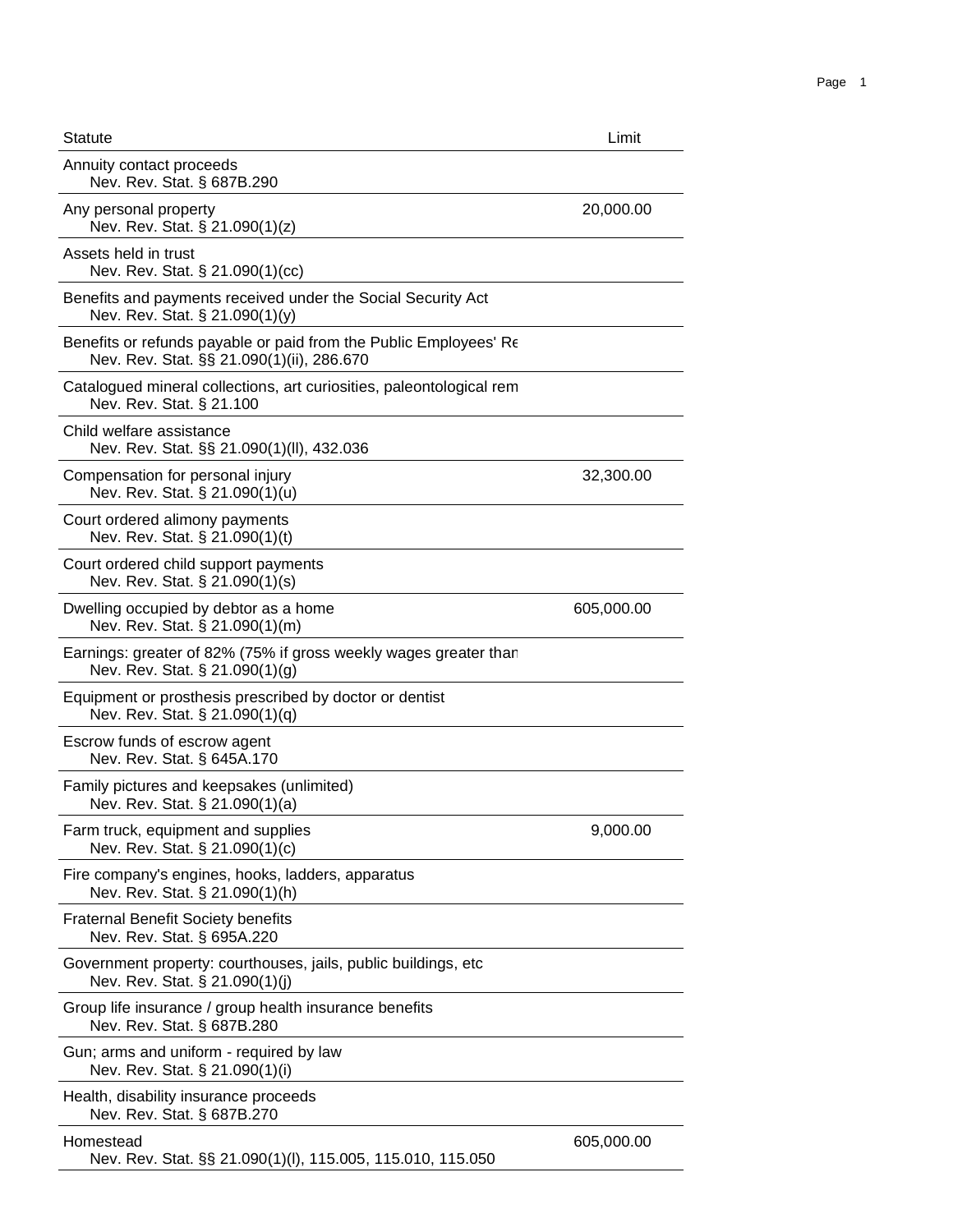| <b>Statute</b>                                                                                                         | Limit        |  |
|------------------------------------------------------------------------------------------------------------------------|--------------|--|
| Household goods, furnishings, wearing apparel, other personal eff<br>Nev. Rev. Stat. § 21.090(1)(b)                    | 24,000.00    |  |
| Industrial insurance or workers compensation benefits<br>Nev. Rev. Stat. §§ 21.090(1)(gg), 616C.205                    |              |  |
| Interest in spendthrift trust<br>Nev. Rev. Stat. § 21.090(1)(dd)                                                       |              |  |
| Life insurance - accrued money, benefits, etc.<br>Nev. Rev. Stat. § 21.090(1)(k)                                       |              |  |
| Life insurance proceeds<br>Nev. Rev. Stat. § 687B.260                                                                  |              |  |
| Miner/prospector's dwelling, tools, etc.<br>Nev. Rev. Stat. § 21.090(1)(e)                                             | 9,000.00     |  |
| Money in a trust fund for funeral or burial services<br>Nev. Rev. Stat. §§ 21.090(1)(ff), 689.700                      |              |  |
| Money paid or rights existing for vocational rehabilitation<br>Nev. Rev. Stat. §§ 21.090(1)(jj), 615.270               |              |  |
| Mortgage Co. Impound Trust Accounts<br>Nev. Rev. Stat. § 645B.180                                                      |              |  |
| Payments received as compensation for wrongful death to the exter-<br>Nev. Rev. Stat. § 21.090(1)(v)                   |              |  |
| Payments received as compensation for the loss of future earning:<br>Nev. Rev. Stat. § 21.090(1)(w)                    |              |  |
| Payments received as restitution for a criminal act<br>Nev. Rev. Stat. § 21.090(1)(x)                                  |              |  |
| Private disability insurance plan proceeds<br>Nev. Rev. Stat. § 21.090(1)(ee)                                          |              |  |
| Private libraries, works of art, musical instruments and jewelry<br>Nev. Rev. Stat. § 21.090(1)(a)                     | 10,000.00    |  |
| Property held for judgment debtor in spendthrift trust<br>Nev. Rev. Stat. § 21.080                                     |              |  |
| Public assistance provided through the Department of Health and<br>Nev. Rev. Stat. §§ 21.090(1)(kk), 422.291, 422A.325 |              |  |
| Qualified pension or stock bonus plan and college savings funds<br>Nev. Rev. Stat. § 21.090(1)(r)                      | 1,000,000.00 |  |
| Real property public housing authority and all real and personal p<br>Nev. Rev. Stat. §§315.310 and 315.992            |              |  |
| Rental deposits<br>Nev. Rev. Stat. § 21.090(1)(n)                                                                      |              |  |
| Specific partnership property<br>Nev. Rev. Stat. § 87.250(2)(c)                                                        |              |  |
| Stock in a corporation<br>Nev. Rev. Stat. § 21.090(1)(bb)                                                              |              |  |
| Tax refund from earned income tax credit (100%)<br>Nev. Rev. Stat. § 21.090(1)(aa)                                     |              |  |
| Tools of trade, equipment, inventory, professional library<br>Nev. Rev. Stat. § 21.090(1)(d)                           | 20,000.00    |  |
|                                                                                                                        |              |  |